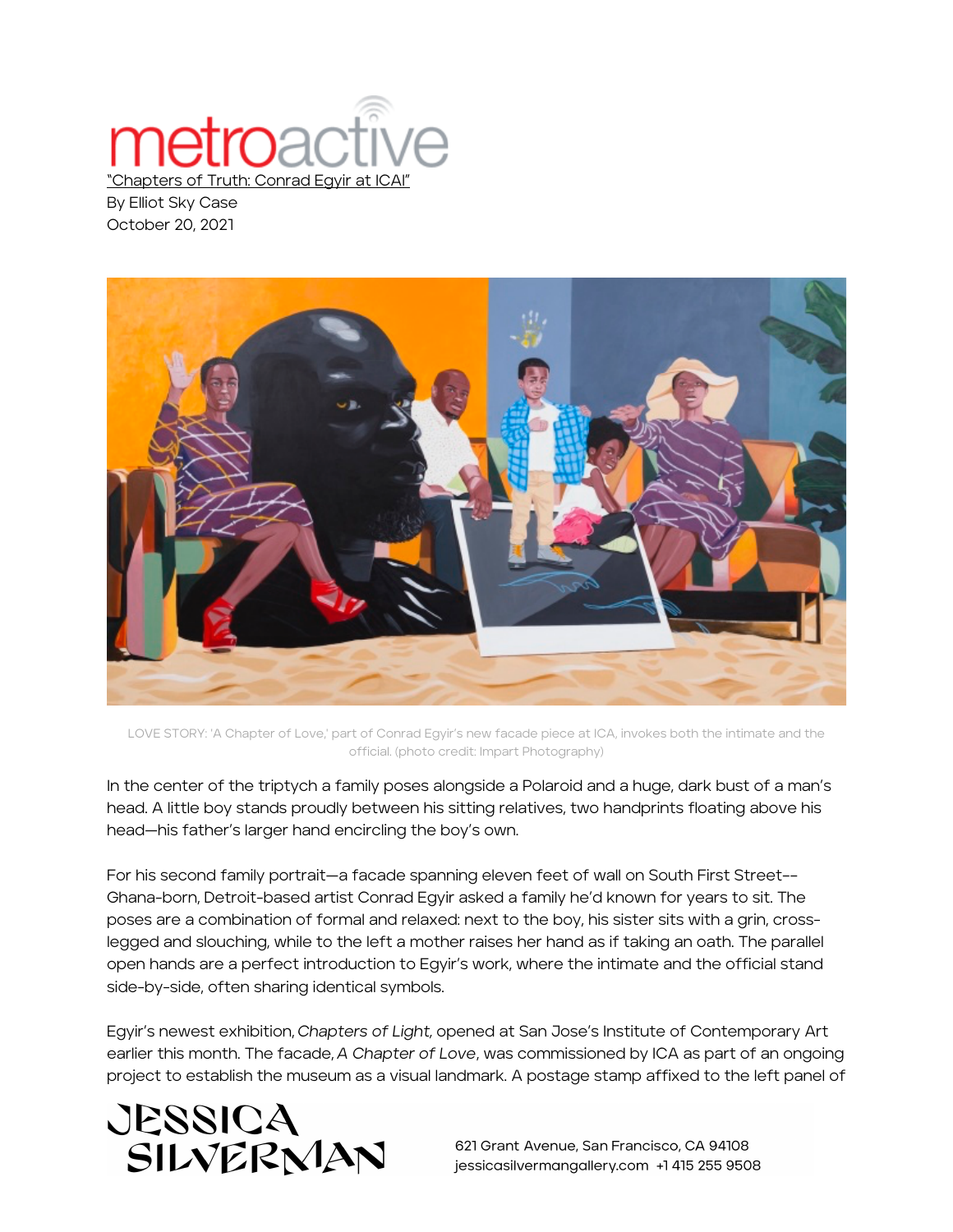the facade sticks out above the top of ICA's roof, as well as the top of the painting itself—a common three-dimensional element of the artist's work.

Egyir's world is punctuated with ephemera: stamps, binder tabs, notebook paper. These archival materials serve as "visual metaphors for migration," he says, invoking the spectrum of paperwork and documentation required by both institutions of the state and the university (Egyir grew up in Accra, Ghana's capital, and moved to the U.S. as a student).

Text is another recurring element in Egyir's work, frequently appearing in English, Swahili and Twi, a West African dialect the artist names as his "local, native tongue."

"I often use it to add an extra layer of a narrative," he says. "In my MFA program, I was heavy on symbols and iconography from West Africa, but my colleagues had trouble understanding them visually so I had to find a way to use language to break that divide."

Books also show up in many of the show's paintings, some real, some invented. For "Mitchell's Class," the piece which graces the top of ICA's webpage for the exhibition, Egyir asked his model (in this case, his studio assistant Mitchell) about his favorite books. The titles––Fred Moten's *Black & Blur* and Ralph Ellison's *The Invisible Man––*are clearly displayed, balancing atop the subject's head.

Egyir says the placement is a nod to American photographer Paul Strand, whose early 1960s portrait of a young Ghanian woman, Anna Attinga Frafra, in the same pose came to represent the country's early days of independence.

"We [Ghana] had just gained our independence, just got out of colonialism, and were inheriting, or trying to establish our own, literature and curriculum," he says, of the iconic photo.

For *Mitchell's Class,* Egyir elevates Strand's personalization of history not just by naming his subject in the title (as Strand did), but by displaying Mitchell's own literary canon. The sense of collaboration and agency is unique in an artist/model dynamic––particularly considering the treatment of Black subjects throughout Western art history.

In *Mediums,* the newest series in the exhibition, the books carry titles of concepts instead: "THE CREATOR / THE CREATURE / AND THE LAND," reads one. These phrases, Egyir explains, entered his mind when he returned to Ghana after COVID-19 hit.

"Whenever I go back home, I go straight to the village. People ask me, 'Why don't you go to Accra?' But there's something very humbling about being in the village, going straight to the people, that a lot of people in cities have no experience with."

Before emigrating, he'd spent a year in his family's village, assisting the school his grandfather had founded there. (The archival motif represents a legacy of education, as well: Egyir comes from a family of teachers on both sides.)



621 Grant Avenue, San Francisco, CA 94108 jessicasilvermangallery.com +1 415 255 9508